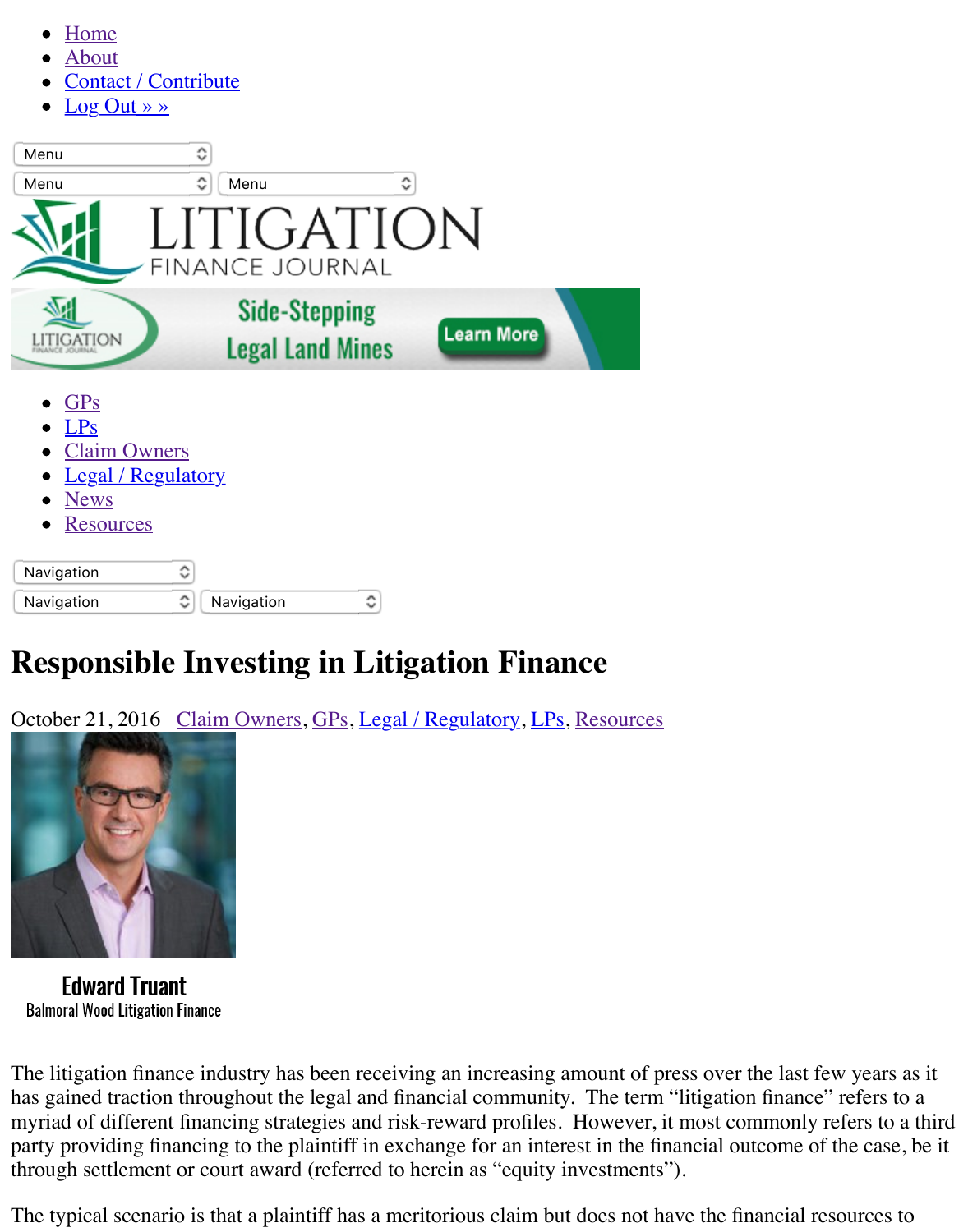pursue the claim, whereas the defendant often has the distinct advantages of time and money – a classic "David vs. Goliath" scenario. Historically, in common law based judicial systems litigation finance has been prevented through medieval doctrines called "champerty" and "maintenance", which judiciaries are increasingly deeming misaligned with the realities of the  $21<sup>st</sup>$  century. Today, judiciaries are more focused on increasing access to justice and consequently have either set aside champerty and maintenance concerns or abolished the concepts entirely, which have been instrumental in creating the current litigation financing market.

While the main purpose of a justice system is to allow aggrieved parties to access justice, in the US the costs associated with doing so have been escalating at a rate of 8% per year for the past 50 years. This cost escalation has provided large corporations with a distinct competitive advantage in a system that was designed to be a 'level playing field'. In the US, the judiciary recognized the economic reality of litigation and decades ago provided a remedy by allowing contingent fee arrangements, where lawyers can put their fees 'at risk' in exchange for a percentage of the outcome, up to 50% of the proceeds derived from the case. As litigation costs continued to climb, including expensive out-of-pocket costs not typically funded by contingent law firms, judiciaries have adapted by allowing third parties to provide the necessary financing. The litigation finance market have begun to address the financing gap and continues to develop this emerging market through education, scale and innovation.

# **What are the attributes of the asset class?**

The attributes of the asset class vary depending on the type of litigation financing. For the asset class in general, one attribute is consistent with every institutional investors' target list – namely 'non-correlation'. Non-correlation simply refers to the fact that the outcome of a case is solely a consequence of and idiosyncratic to the litigation and is generally not correlated with other factors such as the economy and the state of the capital markets. With the current level of global uncertainty, aging demography in the developed world and inflated asset value resulting from central bank policy, there is an increased focus on returns that are non-correlated. This is playing out with forward thinking institutions like endowments who are choosing to reduce their exposure to public markets and private equity and shifting allocations into more esoteric asset classes like litigation finance.

In the private market context, the asset class tends to be illiquid with liquidity resulting only when cases get resolved either through settlement or through a court award. However, relative to other comparable asset classes like private equity, the extent of illiquidity tends to be shorter with average case lengths targeted at 2- 3 years (which can vary based on the case type and the stage of investment in the case). Publicly-listed litigation managers will provide the liquidity many investors require, but may turn an otherwise noncorrelated asset class into a correlated stock price if the markets fail to properly value the stock, as previously evidenced through historical market corrections.

The other aspect of the asset class is "optionality". In fact, the asset class has been described as an "option on an installment plan". As a litigation manager, you make a commitment to fund a piece of litigation, but the litigation is typically funded over a period of time based on milestones. A fund manager may negotiate the option to withdraw funding to limit downside risk in the event that the circumstances of a case change or are inconsistent with the fundamentals of the original underwriting. This is one of the reasons that hedge fund managers like this asset class – the optionality of the asset class is very appealing, especially when you can minimize your downside risk by not being fully exposed at the start of the investment.

The other characteristic of the asset class that many people highlight is a reference to it being "binary" in nature – you either win or you lose. However, practically speaking cases have a large number of potential outcomes. In any given case, there is uncertainty at both the defendant and plaintiff level – this is the very nature of disputes. Where there is uncertainty there is opportunity for a myriad of different outcomes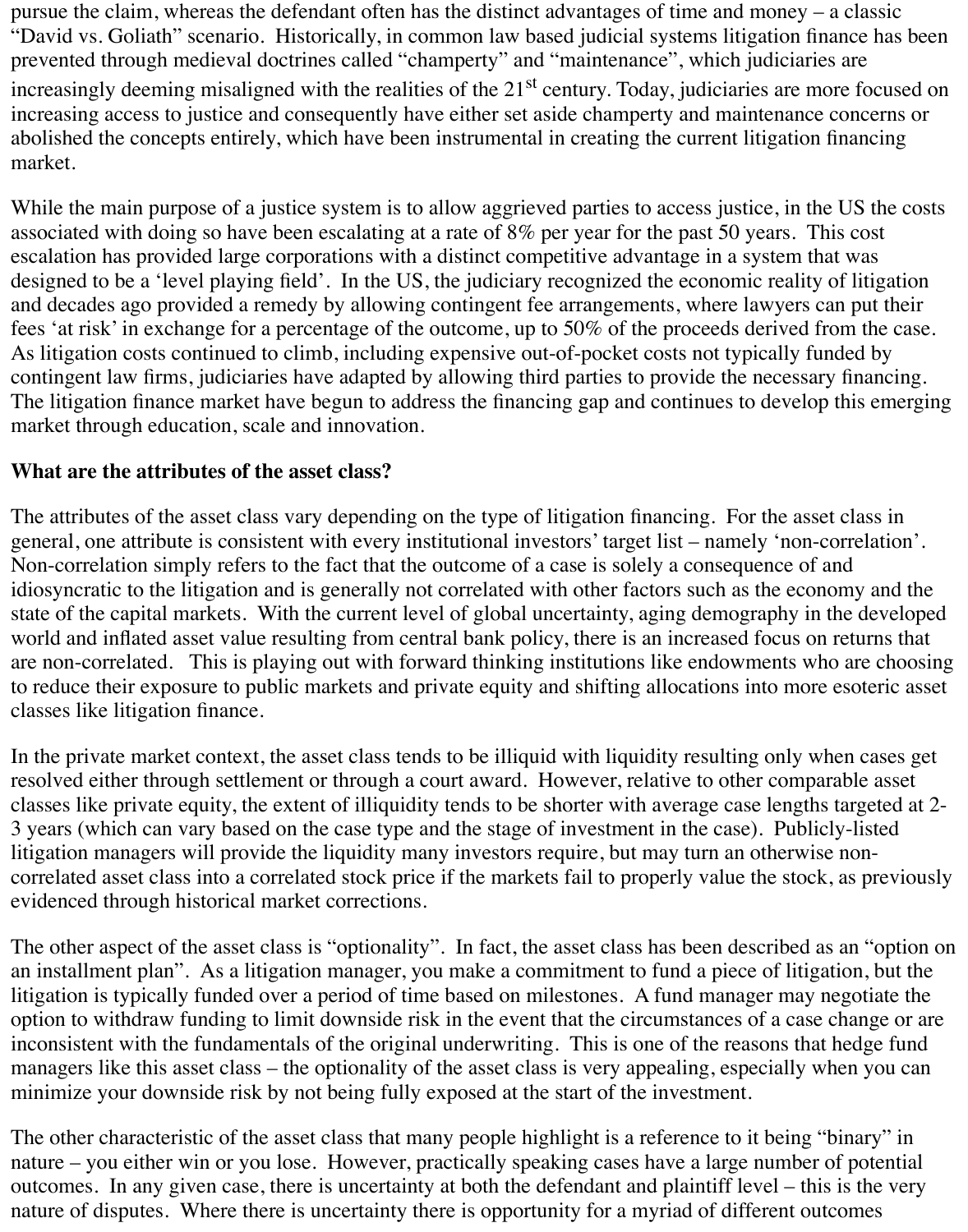to become more binary when the parties decide to let a judiciary decide the outcome, which is in a small minority of litigation finance backed disputes.

An analysis of the asset class would not be complete without commenting on the returns inherent in the asset class would not be complete without commenting on the returns inherent in the asset of  $\alpha$ class. The asset class is relatively young and inefficient. With inefficiency comes an absolute that is very compelling, which is the case with litigation financing. However, the nature of litigation outcomes referenced above means that a litigation manager underwriting an investment must t account the possibility they will lose all of their money financing a specific case. Accordingly, economics must reflect that reality and the financing is generally perceived as being expensive risk. What makes the asset class compelling is when you layer on portfolio theory. Over a larger cases, a good fund manager can achieve success rates greater than 75% and when those succes married with the underlying economics of a single case, the results can be exceptional. In addition, the asset class has the potential to achieve outside returns depending on the particulars of the case, the le determined damages, settlement negotiations and the decisions of judiciaries. All in all, a very compelling asset class.

# **As an investor, what are my investment options?**

From an investor's perspective, there are many ways in which to invest in litigation finance, ea has its own risks, rewards and timelines. Generally, the first level of segmentation in the indus "consumer" and "commercial" litigation finance. Consumer includes personal injury, family law tort/class action litigation and generally is comprised of high volume, low dollar investments ( exception of class actions which can be very large dollar investments with longer investment p commercial segment involves any piece of litigation involving two commercial parties (includ government entities) and also includes international arbitration cases which are increasing in p among litigation financiers. Some mass tort/class actions would also be considered commercial

The industry further breaks down across types of litigation finance  $-$  law firm loans, portfolio  $\epsilon$ investments, single case equity investments, settlement financing, enforcement financing, etc. within litigation finance are only limited by the financier's imagination, and while many new p been created in the last 5 years, we should expect to see a proliferation of new products in the

In addition to the types of litigation financing, there are also a number of different investment vehicles: publicly-listed companies (e.g. Burford and IMF Bentham), closed-end publicly listed funds (e.g.  $\beta$ and private funds (e.g. Gerchen Keller Capital) with private funds or private litigation managers the largest number of firms in the industry. While the publicly listed vehicles have the benefit private vehicles provide direct exposure to non-correlated case outcomes and the proceeds derived

*Article 2 in this three part series will explore the perceptions and risks inherent in the litigation class*

**About the Author:** Edward Truant is a principal of Balmoral Wood Litigation Finance, a litig manager based in Toronto, Canada. The author can be reached at etruant@balmoralwood.com

*Change (No Ratings Yet)*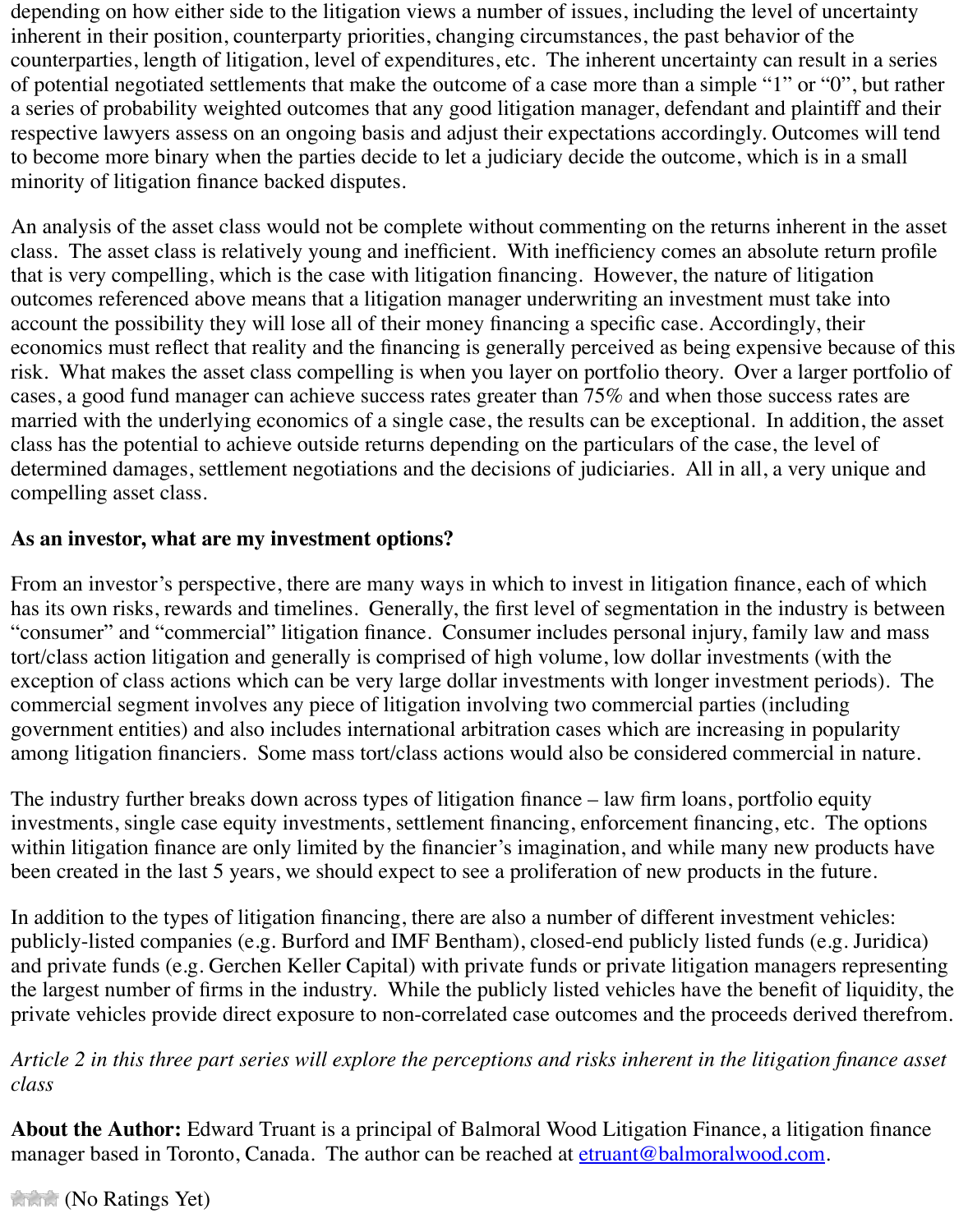

### What Perspective Clients Should Know About Litigation Finance

#### February 3, 2017

[Litigation Finance Journal Staff Litigation finance is one of the fast](https://litigationfinancejournal.com/growing-use-of-litigation-finance-in-us-but-still-more-potential/)est growing industries in the country the world. Over the past two …



#### Prominent Chicago Litigator Moves Across Town But Stays On Top

#### February 3, 2017

[Litigation Finance Journal Staff Sports stars move into coaching a](https://litigationfinancejournal.com/what-perspective-clients-should-know-about-litigation-finance/)fter their playing days are done, politic into lobbying firms after they get tired …



## Lawsuit Roundup: 2/1-2/2

February 2, 2017

[Litigation Finance Journal Staff Thousands of tobacco lawsuits in the](https://litigationfinancejournal.com/prominent-chicago-litigator-moves-across-town-but-stays-on-top/) pipeline Wade Halvorson died in 2 of chronic obstructive pulmonary …



### How to Get Litigation Finance Cases Funded

### February 2, 2017

[Michael B. McDonald, PhD](https://litigationfinancejournal.com/lawsuit-roundup-21-22/), Morning Investments In my role advising attorneys and litigation finance fi people asking for advice on how to …

# **Advertise on LFJ**